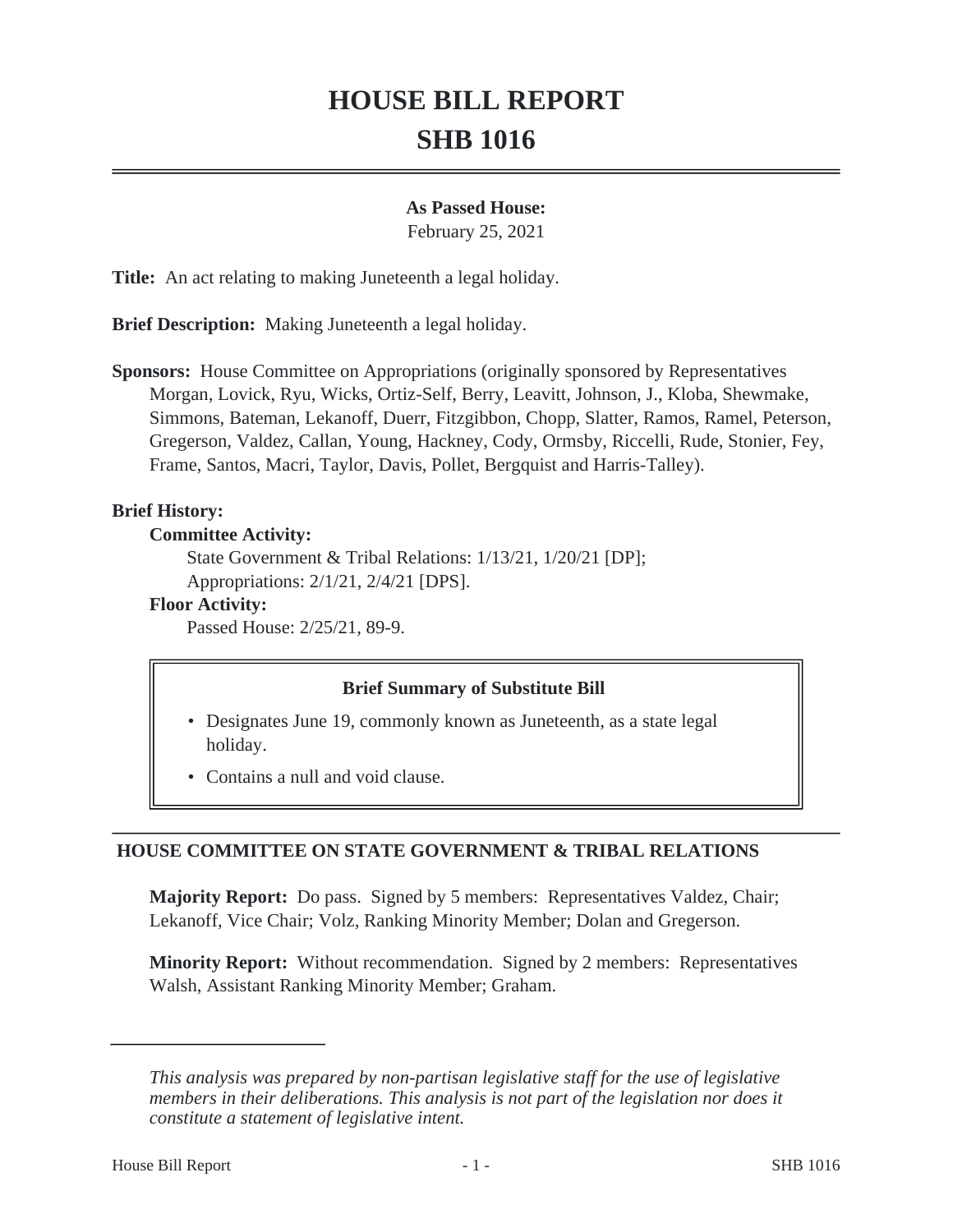## **HOUSE COMMITTEE ON APPROPRIATIONS**

**Majority Report:** The substitute bill be substituted therefor and the substitute bill do pass. Signed by 32 members: Representatives Ormsby, Chair; Bergquist, Vice Chair; Gregerson, Vice Chair; Macri, Vice Chair; Chambers, Assistant Ranking Minority Member; Corry, Assistant Ranking Minority Member; MacEwen, Assistant Ranking Minority Member; Boehnke, Caldier, Chandler, Chopp, Cody, Dolan, Dye, Fitzgibbon, Frame, Hansen, Harris, Hoff, Jacobsen, Johnson, J., Lekanoff, Pollet, Rude, Ryu, Schmick, Senn, Springer, Steele, Stonier, Sullivan and Tharinger.

**Minority Report:** Without recommendation. Signed by 1 member: Representative Stokesbary, Ranking Minority Member.

**Staff:** Jessica Van Horne (786-7288).

#### **Background:**

Juneteenth. On June 19, 1865, more than two years after the effective date of the Emancipation Proclamation, people in Galveston, Texas finally learned that the Civil War had ended and enslaved people had been freed. June 19 has subsequently been celebrated as Juneteenth or Emancipation Day to commemorate the abolishment of slavery and recognize the contributions of Black/African Americans to society. Forty-six states recognize Juneteenth as either a holiday or day of observance. In 2007 the Legislature designated Juneteenth a legislatively recognized day as a day of remembrance for when slaves learned of their freedom.

State Holidays. Washington recognizes 10 specific days as state legal holidays: New Year's Day; Martin Luther King, Jr. Day; President's Day; Memorial Day; Independence Day; Labor Day; Veterans' Day; Thanksgiving Day; Native American Heritage Day; and Christmas Day. Another 17 specific days are recognized by the Legislature, but they are not considered legal holidays. Some of those days commemorate specific events, such as Welcome Home Vietnam Veterans Day. Other days commemorate groups of people, such as Korean-American Day, or certain ideas, such as Human Trafficking Awareness Day and Public Lands Day.

## **Summary of Substitute Bill:**

June 19, known as Juneteenth, is designated a state legal holiday.

The bill is null and void unless funded in the operating budget.

**Appropriation:** None.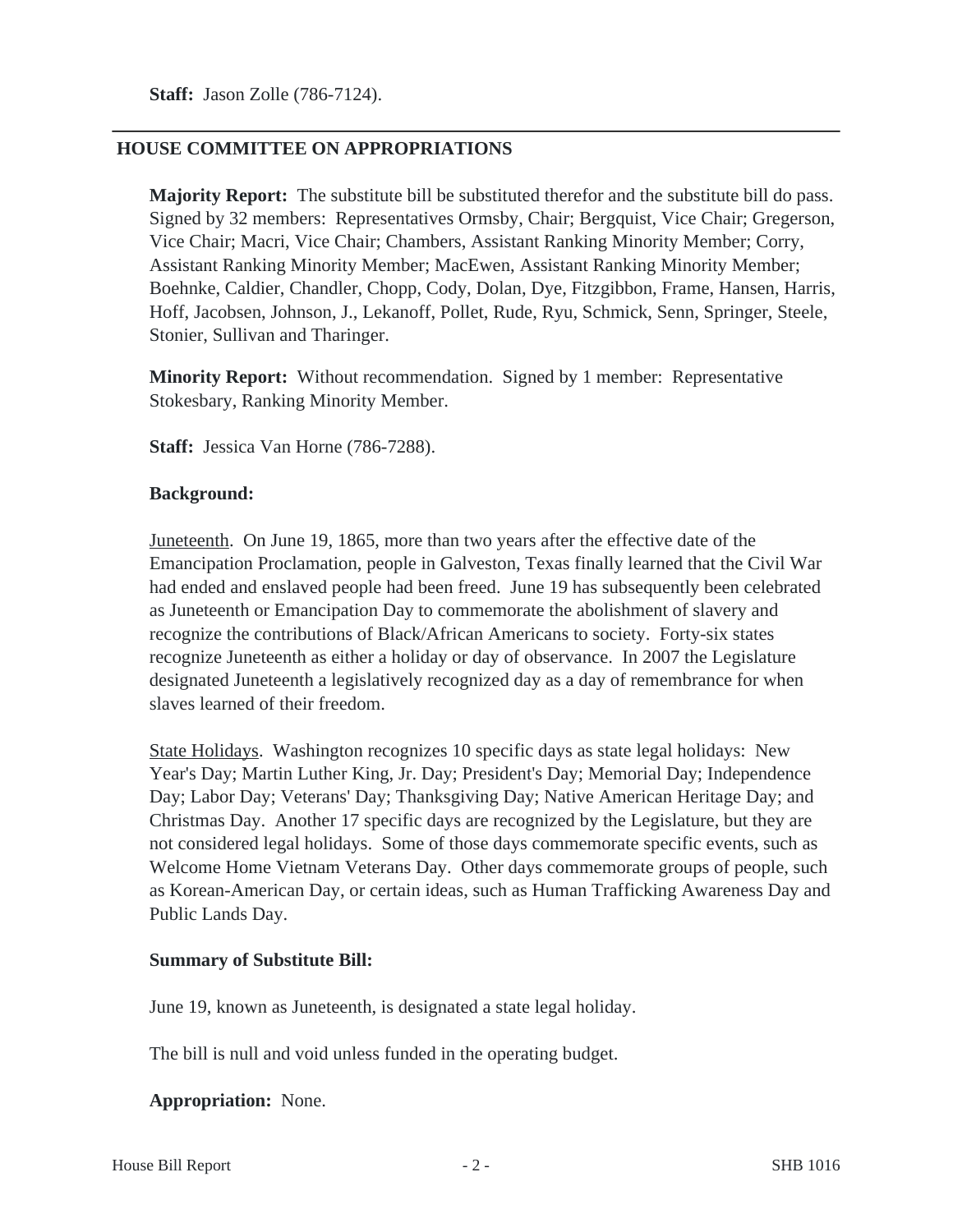**Fiscal Note:** Available.

**Effective Date:** The bill takes effect 90 days after adjournment of the session in which the bill is passed. However, the bill is null and void unless funded in the budget.

## **Staff Summary of Public Testimony (State Government & Tribal Relations):**

(In support) Making Juneteenth a paid state holiday is a step toward racial reconciliation. It is not enough to just recognize and celebrate the day; making Juneteenth an official state holiday will bring awareness and consciousness to a crucial day in history. In spite of the Emancipation Proclamation, many people were not eager to get the message of abolition to all the slaves in confederate states. The images of the confederate flag being waved in the halls of the United States Capitol last week are a poignant reminder that the ideology of the confederacy has created the inequity that is still experienced today. This bill is necessary to further educate communities about the history of slavery and its devastating impacts. Cost to the state was a concern last session, and others are concerned that this bill does not actually address inequity in the state. True, making Juneteenth a paid holiday will not make racial inequity go away and it will not end racism. But it will send a message that the State of Washington recognizes that slavery was an atrocity, and it ensures that we remember when Black slaves were released from bondage. This bill is therefore not about a holiday, but it is about taking a step toward healing and reconciliation. The social uprisings of the past year have demanded such action.

(Opposed) None.

## **Staff Summary of Public Testimony (Appropriations):**

(In support) Juneteenth represents freedom and emancipation, and the monumental nature of the Emancipation Proclamation. Celebrating this holiday has often been confined to the Black community. It should be celebrated across the United States, much like the Fourth of July. Making Juneteenth a state holiday would acknowledge how this country overcame its original sin and show that our state is working towards an anti-racist future. The United States already honors the Emancipation Proclamation and the President who signed it. Our state should also honor the lives of the enslaved people that the Proclamation freed.

## (Opposed) None.

**Persons Testifying (State Government & Tribal Relations):** Representative Morgan, prime sponsor; Representative Lovick; Kristen Gledhill, South Sound Antiracist Project; Marcus Glasper, Blacks United in Leadership and Diversity; Sam Cho, Port of Seattle; Jim Mendoza; Monica Wilson and Da'Mea Birdsong, Washington State Board for Community and Technical Colleges; Valerie Hunt, Seattle Central College; Sandra Toussaint, American Federation of State, County and Municipal Employees Council 28, Washington Federation of State Employees; Michelle Merriweather, Urban League of Metropolitan Seattle; Paul